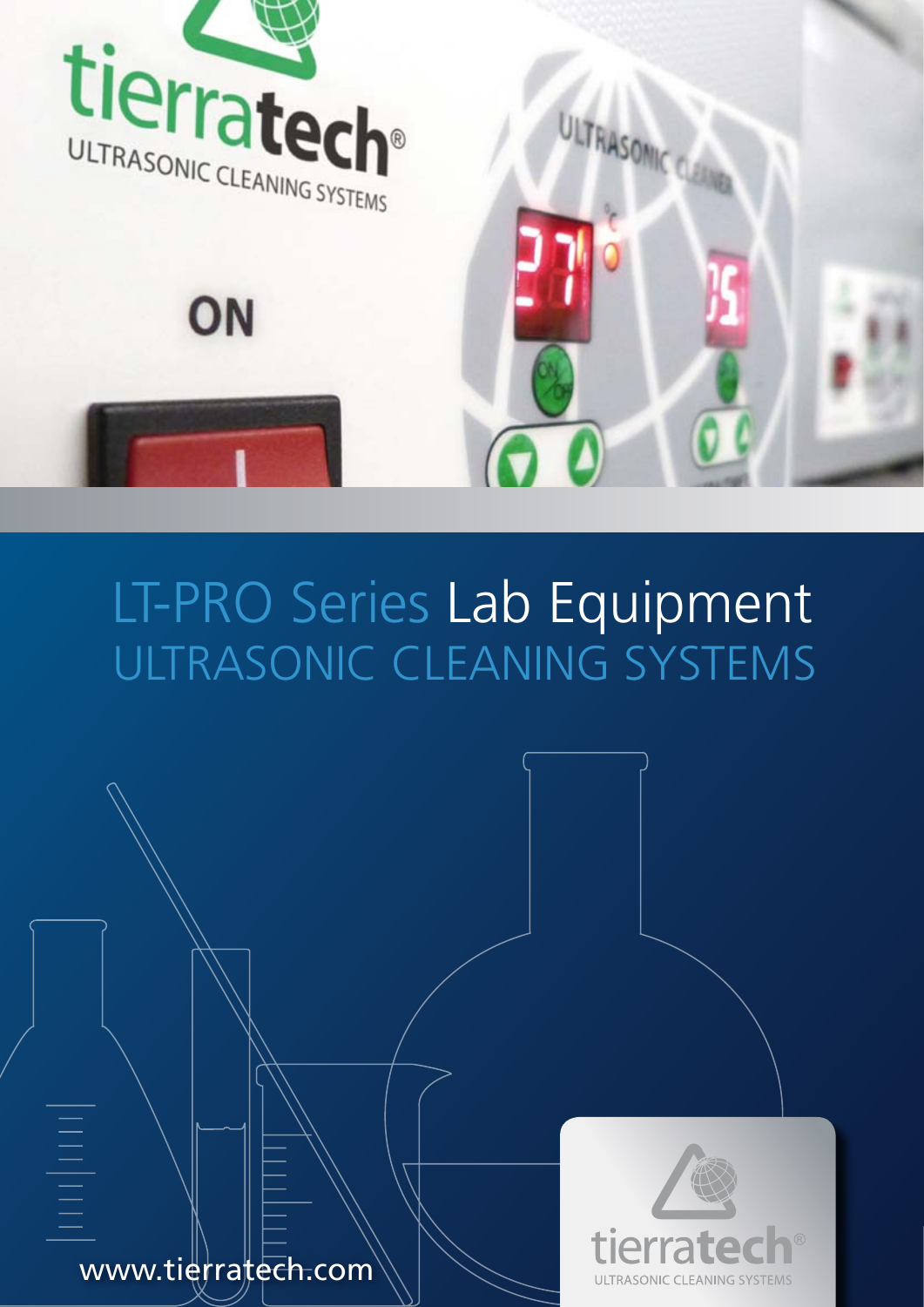### **LABORATORIES - LAB EQUIPMENT**

Particularly suitable for glass, plastic, metal, laboratory and instruments work shops. Ultrasonic cleaning can be used to remove any remains of chemicals, oils, hydrocarbons, pigments, and other various soils.

It removes soils from complex, and delicate parts with hard-to-reach areas or joints without causing any damage. It saves the time and effort involved in washing by hand. In addition to cleaning, it is suitable to degas solvents and to disperse compacted specimens.

### **MEDICAL INSTRUMENTS**

For deep cleaning of medical instruments used in surgery and various medical instruments. Ultrasonic cleaning is also used in other medical fields such as, ophthalmology, veterinary care, etc. It removes organic or inorganic remains from the instruments as a prior step to efficient disinfection and sterilization.

The cleaning procedure is raised to a higher level than hand washing, since the instruments are totally submerged in the cleaning solution. It also reduces the possibility of injury from sharp tools or contaminated edges.

### **DENTISTRY**

Ultrasonic cleaning is used in dental clinics to remove organic remains, such as blood and saliva, from instruments and apparatuses prior to sterilization. It is also very effective with inorganic remains such as dental cement and plaster used in the preparation of molds.

Dentists also recommend it for cleaning dentures at home, since it is easy to use compared to other products, which require the dentures to be soaked and manually scrubbed.

### **JEWELRY**

For fast, thorough, deep cleaning of necklaces, brooches, watches, rings, coins, and other valuable items. Ultrasound reaches inaccessible areas, which cannot be reached using traditional cleaning methods such as cloths or brushes. It is used in the manufacturing process as well in maintaining and cleaning of jewelry.

### **INDUSTRIAL**

Ultrasonic cleaning removes contaminates from the parts after the production process, such as cutting lubricant, polishing paste, oil, and abrasives.

Cleaning takes place on the surface and in cavities and cracks which are usually inaccessible in other cleaning methods. The LT-PRO series is particularly suitable for small parts.





# LT-PRO Series Lab Equipment

## LT-PRO Series: for all sectors



## LT-PRO Series: features



The straightforward, intuitive digital control panel, is made from high-quality modern materials, the LT-PRO series is an essential work tool for all sectors which require efficient, intense, non-aggressive cleaning which is also environmentally friendly.

The LT-PRO series includes eight models of different sizes, ranging from 1 to 26 litres, suited to all cleaning needs and item sizes. They are all fitted with high performance steeltitanium IBL piezo-electric transducers and use a working frequency of 40 KHz with a frequency sweep system  $\pm 2\%$ , for faster and more uniform cleaning. Tierra Tech has its own cleaning products for specific use in ultrasonic cleaning, which meet two essential requirements: efficiency and protection of parts and materials. The product range is extensive and includes special solutions for different branches of business and specific cleaning needs.

Apart from the standard models, we offer the possibility of bespoke and multi-tank units with different functions such as hot and cold rinsing, drying, etc.